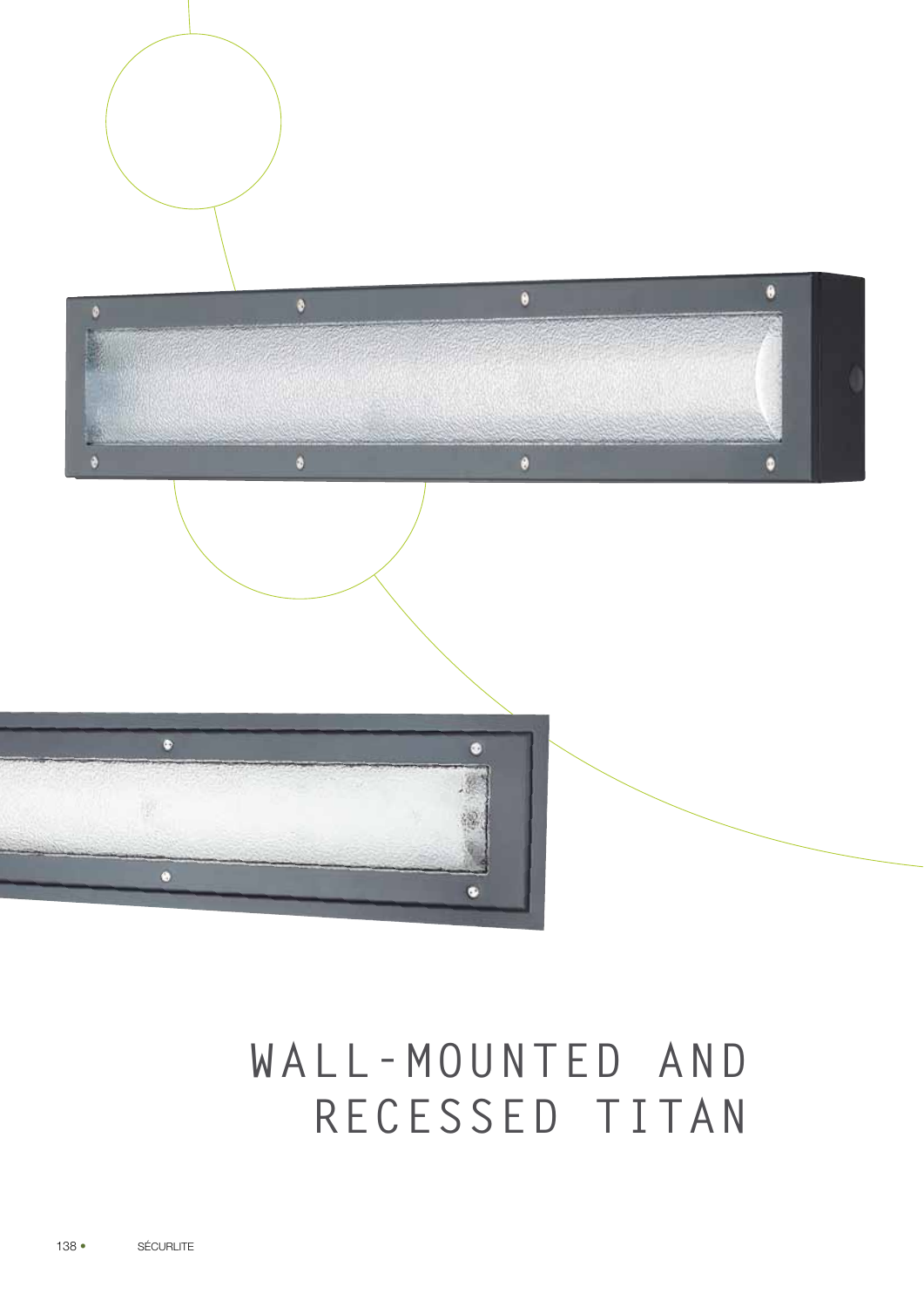

#### Specifications:

- Luminaire resistant to extreme vandalism
- Wall-mounted version (Titan C95) or recessed (Titan E)
- 1 mm thick zinc-coated steel body protected against corrosion
- 2 mm thick zinc-coated steel frame protected against corrosion
- Polyester powder coating
- Clear textured polycarbonate diffuser (fluorescence)
- Opal polycarbonate diffuser (LED)
- Tamperproof stainless steel screws



RAL9003 White colour on request

#### Options: (please contact us)

Class II Separate circuit Duroflam® diffuser Opal polycarbonate diffuser 1W or 3W LED night light Built-in microwave motion detection Daylight sensor (preset to 70 lux)

EXISTING INSTALLATIONS:

Switch to LED! see p. 202 - 203



- 6 x 1.5 W LED module
- Mounted on aluminium heat dissipation plate
- Average colour temperature: 3800 K / IRC (Ra) > 80
- LED power supply: constant voltage 24 V DC
- Total module power: 9.50 W
- Average service life 50000 hours at 25 °C ambient temperature



#### Corridor function:

By default, the Corridor function provides standby lighting by reducing the luminous flux to 10% of its rated value. On request, we can also preset the fittings to operate with a switch-off warning signal, i.e. to reduce then stop the luminous flux.

Light fittings without built-in motion sensor: The Corridor function can be activated by another master luminaire, a remote detector, a timer switch or a daylight sensor.



Dimmable fluorescence (EEI = A1):

Three types of controls are included in the samedimmable HF ballast: DALI, DSI, or SWITCH-DIM (momentary push-button switch operated).



 $\begin{bmatrix} \begin{bmatrix} \mathbf{H} \end{bmatrix} \end{bmatrix}$  HF ballast (EEI = A2):

- Warm cathode HF ballast
- Non dimmable
- Power factor cos phi > 0.95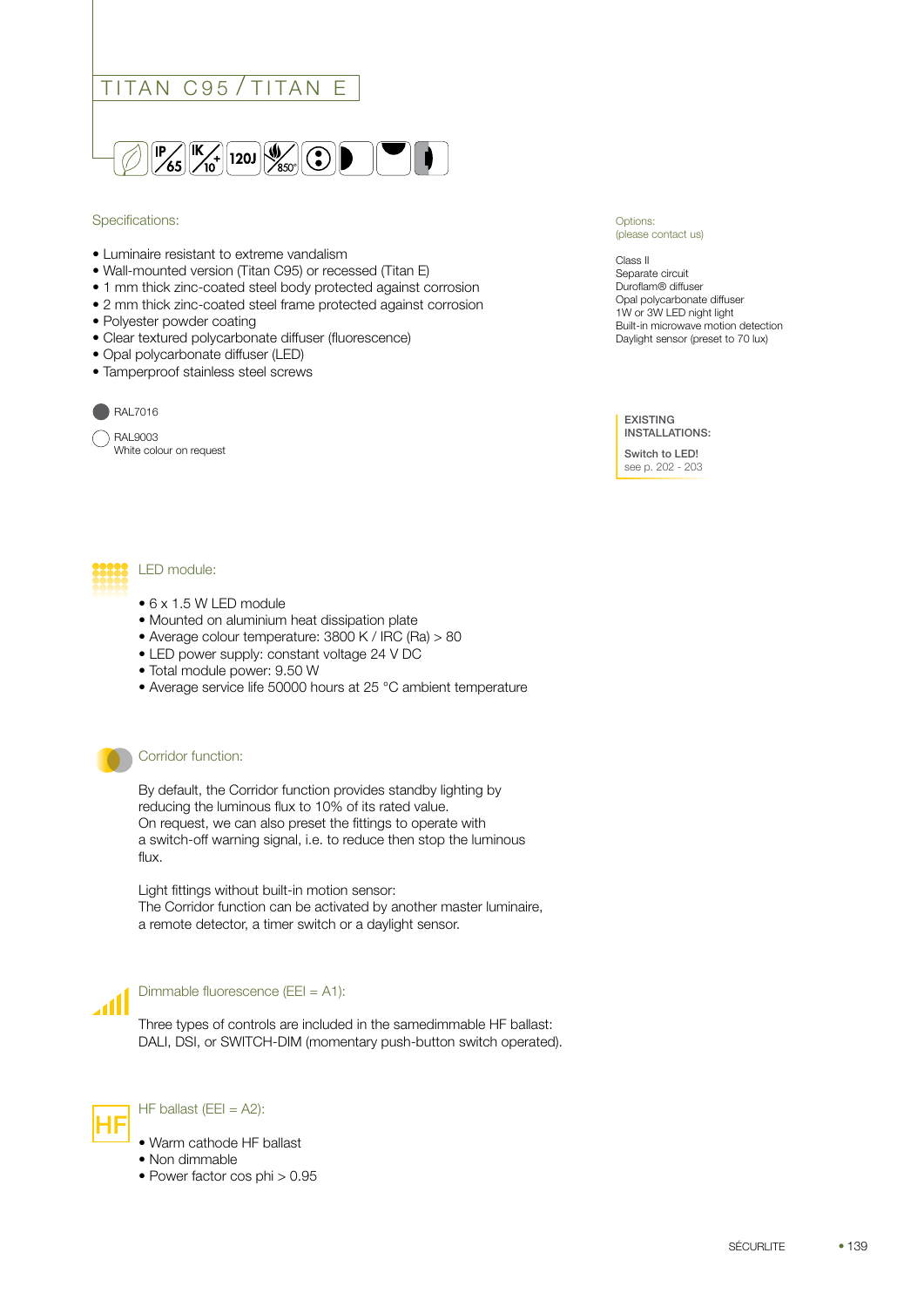# TITAN C95



# 220-240 V AC / 50 Hz  $\textcircled{\tiny\#}$   $\mathbb{\mathbb{V}}$  **C E** RoHS

| <b>LED</b> |                              |         |                |                            | 220-240 V AC / 50 Hz $\textcircled{\tiny\#}$ $\textcircled{\tiny\#}$ $\textcircled{\tiny\#}$ C $\textcircled{\tiny\#}$ RoHS |
|------------|------------------------------|---------|----------------|----------------------------|-----------------------------------------------------------------------------------------------------------------------------|
|            | Number of<br>6 x LED modules | Wattage | Length<br>(mm) | Equivalence <sup>(*)</sup> | Code                                                                                                                        |
|            | $\overline{2}$               | 23 W    | 720            | $1 \times 18$ W            | LD1100                                                                                                                      |
|            | 4                            | 46 W    | 720            | $2 \times 18$ W            | LD1101                                                                                                                      |
|            | $\overline{4}$               | 46 W    | 1 3 3 0        | $1 \times 36$ W            | LD1102                                                                                                                      |
|            | 8                            | 92 W    | 1 3 3 0        | $2 \times 36$ W<br>Þ       | LD1103                                                                                                                      |
|            | 6                            | 69 W    | 1 6 3 0        | $1 \times 58$ W            | LD1104                                                                                                                      |
|            | 12                           | 138 W   | 1 630          | $2 \times 58$ W            | <b>D1105</b>                                                                                                                |

(\*) Equivalences given for information only.

## FLUORESCENCE

## 220-240 V AC / 50 Hz  $\bigoplus \overline{\nabla} \textbf{C} \textbf{C}$  RoHS

|    | LAMP             |                 | Length<br>(mm) | Conventional<br>ballast  | <b>HF</b><br>ballast | DALI dimming<br>$+$ Corridor function <sup>(1)</sup> |
|----|------------------|-----------------|----------------|--------------------------|----------------------|------------------------------------------------------|
|    | 1 x 18 W T8      | G13             | 720            | LD6455                   | LD6455-BHF           | LD6455-BHD                                           |
|    | 2 x 18 W T8      | G <sub>13</sub> | 720            | LD6454                   | LD6454-BHF           | LD6454-BHD                                           |
|    | 1 x 36 W T8      | G13             | 1 3 3 0        | LD6453                   | LD6453-BHF           | LD6453-BHD                                           |
|    | 2 x 36 W T8      | G <sub>13</sub> | 1 3 3 0        | LD6452                   | LD6452-BHF           | LD6452-BHD                                           |
|    | 1 x 58 W T8      | G <sub>13</sub> | 1 6 3 0        | LD6451                   | LD6451-BHF           | LD6451-BHD                                           |
|    | 2 x 58 W T8      | G <sub>13</sub> | 1 6 3 0        | LD6450                   | LD6450-BHF           | LD6450-BHD                                           |
| ΤE | 1 x 14 W-24 W T5 | G <sub>5</sub>  | 720            | ۰                        | LD6600               | LD6600-BHD                                           |
| Γε | 2 x 14 W-24 W T5 | G <sub>5</sub>  | 720            | ÷,                       | LD6602               | LD6602-BHD                                           |
| ГE | 1 x 28 W-54 W T5 | G <sub>5</sub>  | 1 3 3 0        | $\overline{\phantom{0}}$ | LD6604               | LD6604-BHD                                           |
| ΓΕ | 2 x 28 W-54 W T5 | G <sub>5</sub>  | 1 3 3 0        | ۰                        | LD6606               | LD6606-BHD                                           |
| π  | 1 x 35 W-49 W T5 | G <sub>5</sub>  | 1 630          | ÷                        | LD6608               | LD6608-BHD                                           |
|    | 2 x 35 W-49 W T5 | G <sub>5</sub>  | 1 6 3 0        | ٠                        | LD6610               | LD6610-BHD                                           |

(1) Requires external control (remote motion sensor or other master luminaire, etc.) to activate the Corridor function.

**Tamperproof tool see pages 204-205.**